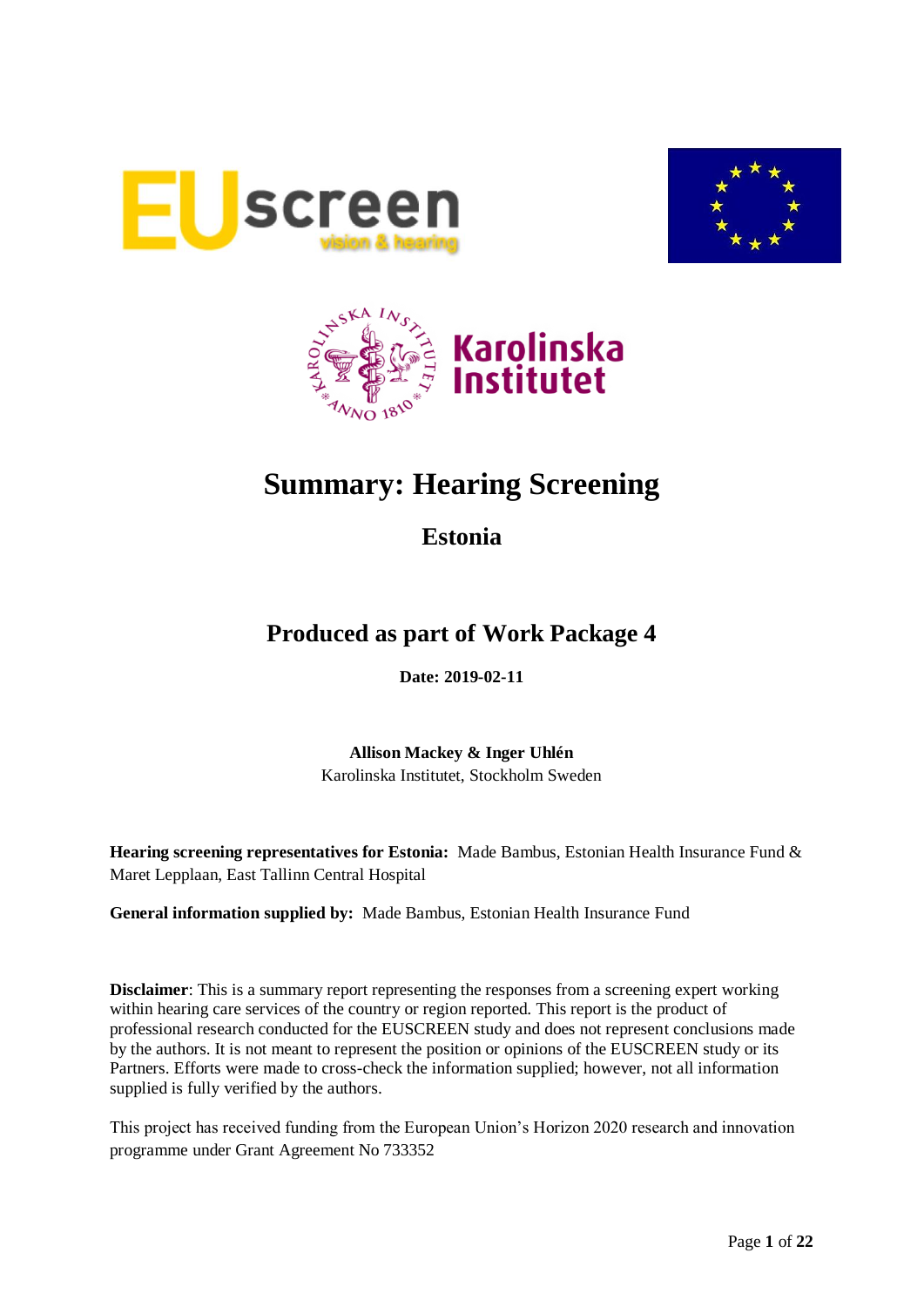

## **Table of Contents**

| 1.   |  |  |
|------|--|--|
| 2.   |  |  |
| 3.   |  |  |
| 3.1. |  |  |
| 3.2. |  |  |
| 3.3. |  |  |
| 4.   |  |  |
| 5.   |  |  |
| 5.1. |  |  |
| 5.2. |  |  |
| 5.3. |  |  |
| 5.4. |  |  |
| 6.   |  |  |
| 6.1. |  |  |
| 6.2. |  |  |
| 6.3. |  |  |
| 7.   |  |  |
| 7.1. |  |  |
|      |  |  |
| 7.2. |  |  |
| 7.3. |  |  |
| 8.   |  |  |
| 8.1. |  |  |
| 8.2. |  |  |
| 8.3. |  |  |
| 8.4. |  |  |
| 8.5. |  |  |
| 8.6. |  |  |
| 9.   |  |  |
| 9.1. |  |  |
| 9.2. |  |  |
| 9.3. |  |  |
| 9.4. |  |  |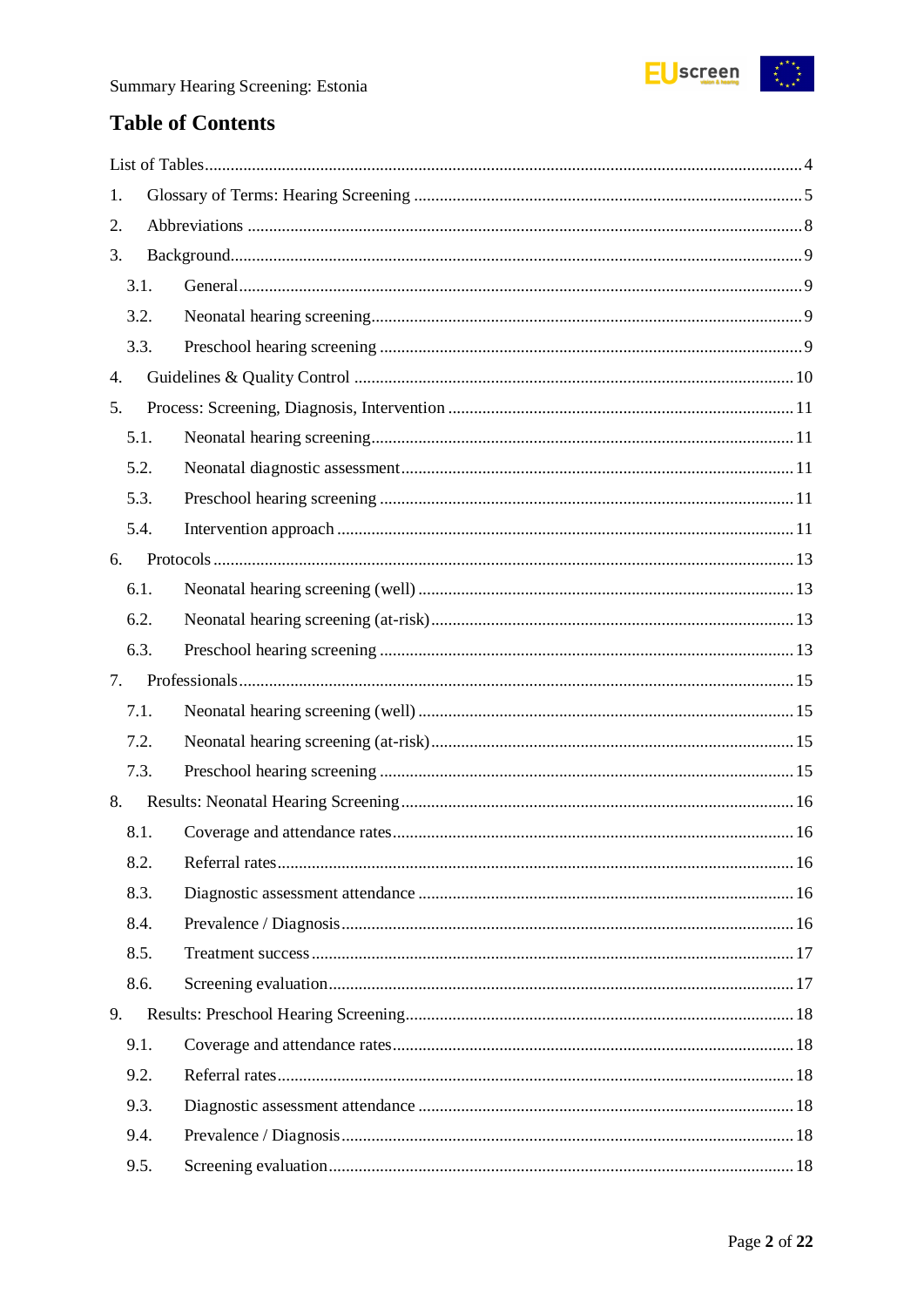

| 10.   |  |
|-------|--|
| 10.1. |  |
| 10.2. |  |
| 10.3. |  |
| 10.4. |  |
| 10.5. |  |
| 10.6. |  |
| 11.   |  |
| 11.1. |  |
| 11.2. |  |
| 11.3. |  |
| 12.   |  |
|       |  |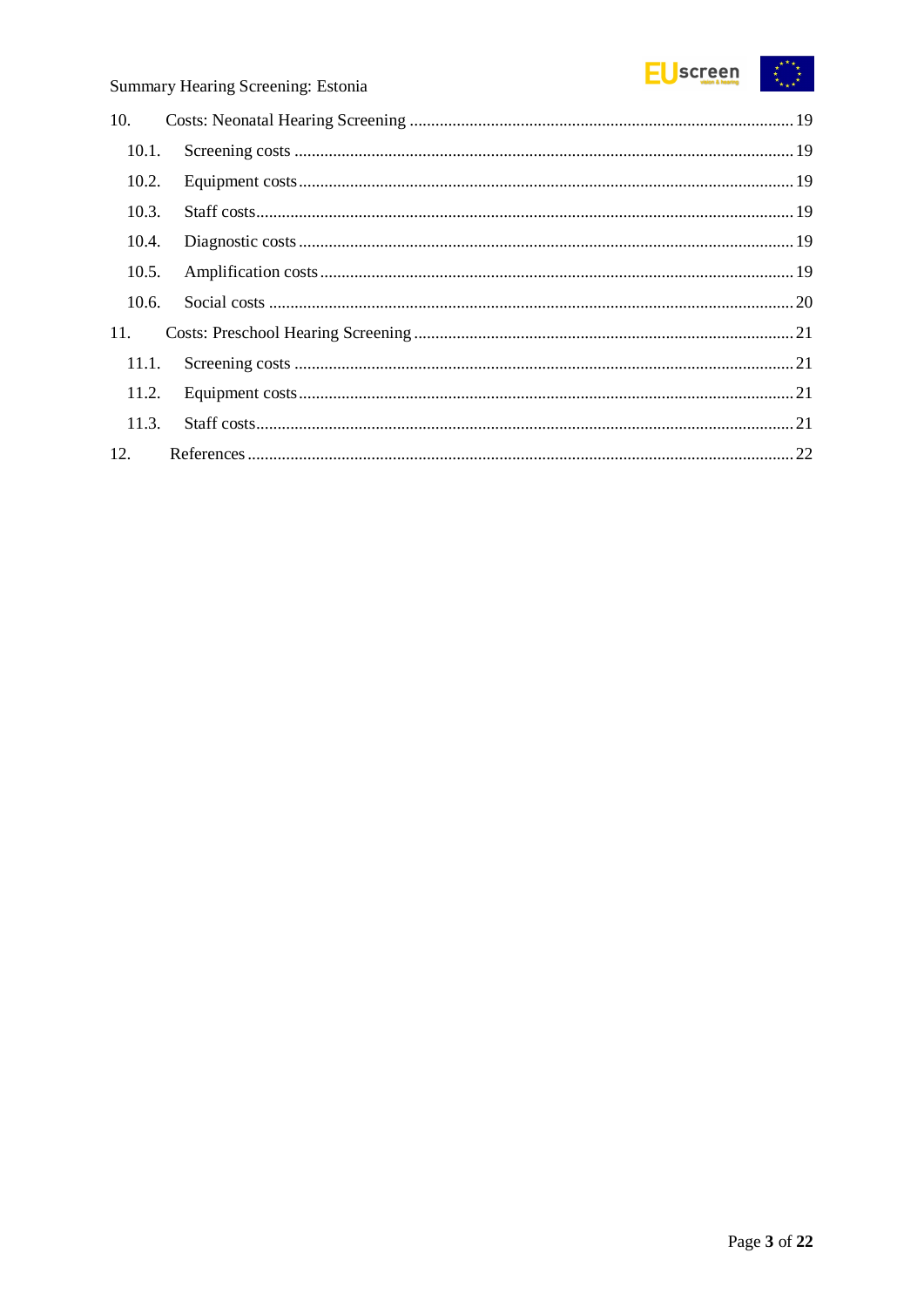

## <span id="page-3-0"></span>**List of Tables**

| <b>Table 3:</b> Prevalence of permanent hearing loss among children in Estonia without being screened (Uus |  |
|------------------------------------------------------------------------------------------------------------|--|
|                                                                                                            |  |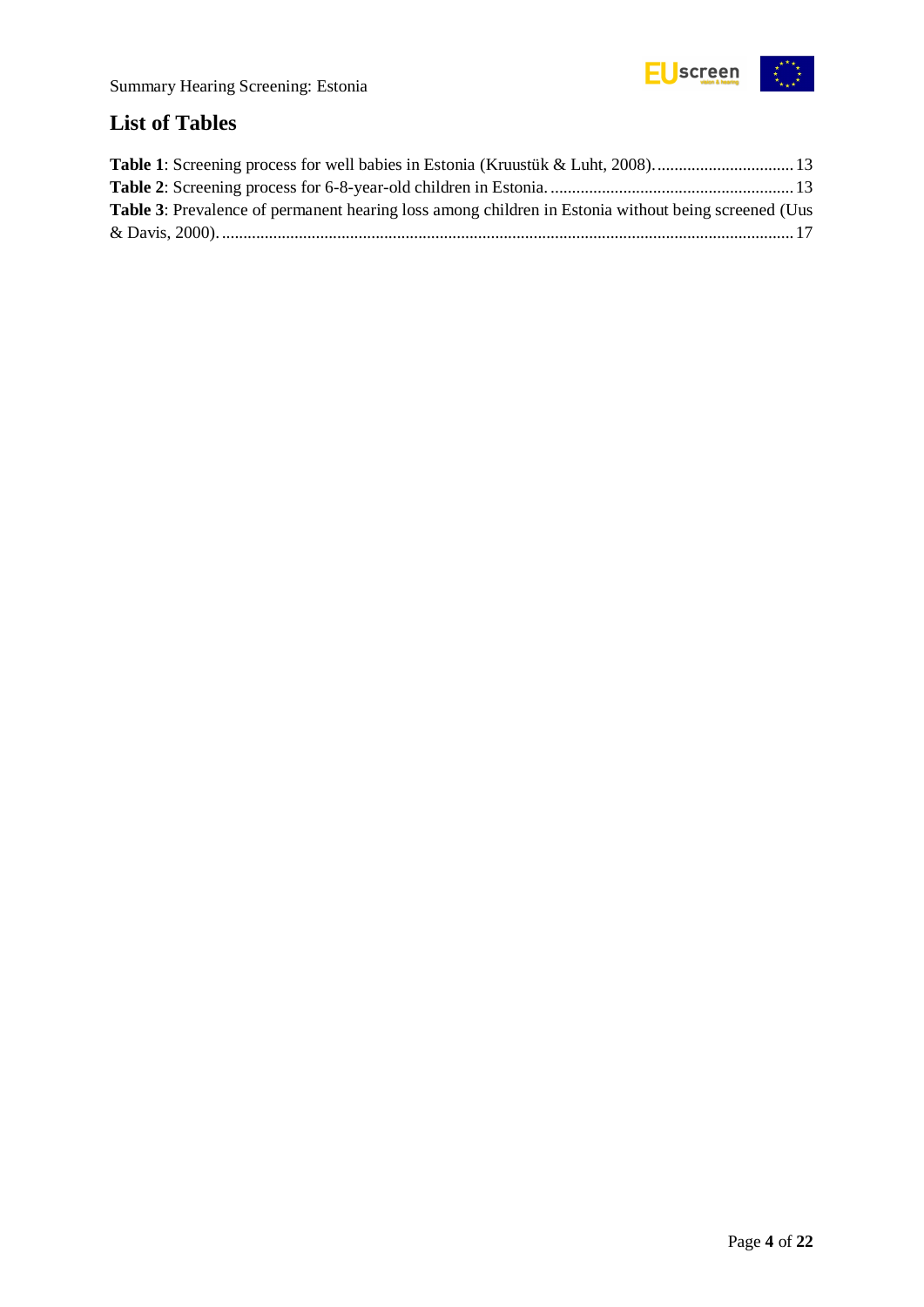## <span id="page-4-0"></span>**1. Glossary of Terms: Hearing Screening**

| <b>Abnormal test result</b>                     | A test result where a normal "pass" response could not be detected under<br>good conditions. The result on screening equipment may indicate "no<br>response," "fail," or "refer."                                                                                                                                                                                                                                                                                                                                                                                                                                                                                                                                                                                |  |  |  |
|-------------------------------------------------|------------------------------------------------------------------------------------------------------------------------------------------------------------------------------------------------------------------------------------------------------------------------------------------------------------------------------------------------------------------------------------------------------------------------------------------------------------------------------------------------------------------------------------------------------------------------------------------------------------------------------------------------------------------------------------------------------------------------------------------------------------------|--|--|--|
| <b>Attendance rate</b>                          | The proportion of all those invited for screening that are tested and receive<br>a result,<br>Invited for screening includes all those that are offered the<br>screening test.<br>Tested and receive a result could be a "pass" or "fail".<br>Attendance rate provides information on the willingness of families to<br>participate in screening.                                                                                                                                                                                                                                                                                                                                                                                                                |  |  |  |
| <b>Attendance rate in</b><br>first year of life | See definition of Attendance rate.<br>The calculation cut-off is after <u>one year of life</u> .                                                                                                                                                                                                                                                                                                                                                                                                                                                                                                                                                                                                                                                                 |  |  |  |
| <b>Compliance with</b>                          | The percentage of those who are referred from screening to a diagnostic<br>assessment that actually attend the first diagnostic assessment.                                                                                                                                                                                                                                                                                                                                                                                                                                                                                                                                                                                                                      |  |  |  |
| referral (percentage)                           | Percentage of compliance provides information on the willingness of<br>families to attend the diagnostic assessment after referral from screening.                                                                                                                                                                                                                                                                                                                                                                                                                                                                                                                                                                                                               |  |  |  |
| <b>Coverage</b>                                 | The proportion of those eligible for screening that are tested and receive a<br>result within a specific time.<br>Eligible for screening includes those within the population that are<br>covered under the screening or health care program.<br>Tested and receive a result could be a "pass" or "refer to<br>diagnostic assessment".<br>Specific time can be defined, such as 1 month after birth, 3 months<br>after birth, etc.<br>Coverage provides information on the overall effectiveness and timeliness<br>of a complete screening programme.<br>Factors such as being offered screening, willingness to participate, missed<br>screening, ability to complete the screen, and ability to document the<br>screening results will influence the coverage. |  |  |  |
| <b>Coverage in first</b><br>year of life        | See definition of Coverage.<br>The specific time is pre-defined as within the first year of life.<br>In other words, the coverage is the proportion of those eligible for<br>screening that complete the screening sequence to a final result within the<br>first year of life.                                                                                                                                                                                                                                                                                                                                                                                                                                                                                  |  |  |  |
| <b>False negatives</b>                          | The percentage of infants/children with a hearing loss (defined by the<br>target condition) that receive a result of "pass" during screening.                                                                                                                                                                                                                                                                                                                                                                                                                                                                                                                                                                                                                    |  |  |  |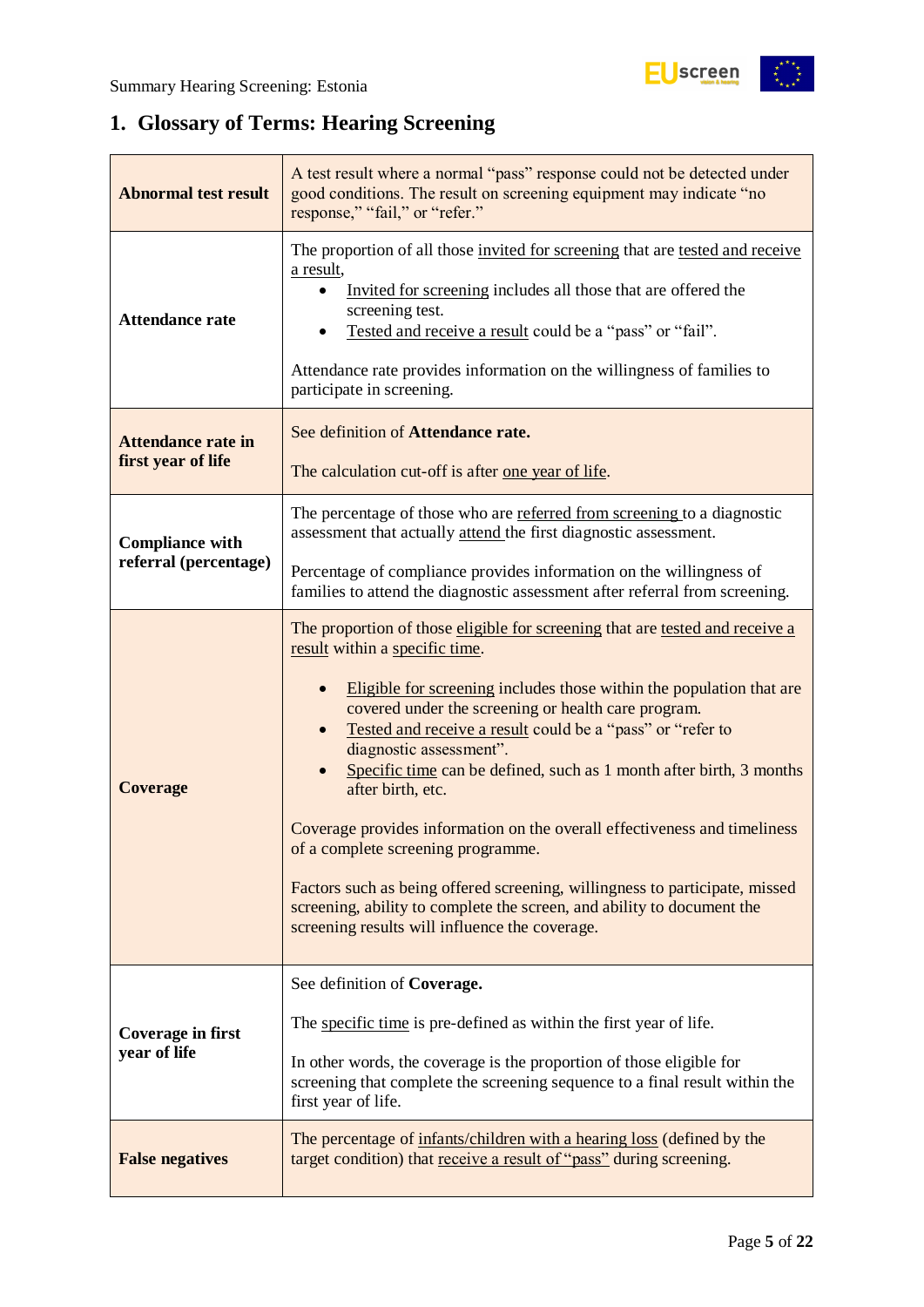

|                                          | Example: If 100 infants with hearing loss are screened, and 1 infant passes<br>the screening, the percentage of false negatives is 1%.                                                                        |  |  |  |  |
|------------------------------------------|---------------------------------------------------------------------------------------------------------------------------------------------------------------------------------------------------------------|--|--|--|--|
|                                          | The percentage of infants/children with normal hearing that receive a<br>result of "fail" from the final screening test.                                                                                      |  |  |  |  |
| <b>False positives</b>                   | Example: If 100 infants with normal hearing are screened, and 3 infants<br>fail the screening and are referred for diagnostic assessment, the<br>percentage of false positives is 3%.                         |  |  |  |  |
| <b>Guidelines</b>                        | Recommendations or instructions provided by an authoritative body on the<br>practice of screening in the country or region.                                                                                   |  |  |  |  |
| <b>Hearing screening</b><br>professional | A person qualified to perform hearing screening, according to the practice<br>in your country or region.                                                                                                      |  |  |  |  |
| <b>Inconclusive test</b><br>result       | A test result where a normal "pass" response could not be detected due to<br>poor test conditions.                                                                                                            |  |  |  |  |
| <b>Invited for screening</b>             | Offered screening.                                                                                                                                                                                            |  |  |  |  |
| <b>Outcome of hearing</b><br>screening   | An indication of the effectiveness or performance of screening, such as a<br>measurement of coverage rate, referral rate, number of infants detected,<br>etc.                                                 |  |  |  |  |
| <b>Permanent hearing</b>                 | A hearing impairment that is <i>not</i> due to a temporary or transient condition<br>such as middle ear fluid.                                                                                                |  |  |  |  |
| <b>loss</b>                              | Permanent hearing loss can be either sensorineural or permanent<br>conductive.                                                                                                                                |  |  |  |  |
| <b>Positive predictive</b>               | The percentage of infants/children referred from screening who have a<br>confirmed hearing loss, as described by your protocol or guideline and<br>indicated in the <b>Target Condition</b> (see definition). |  |  |  |  |
| value                                    | For example, if 100 babies are referred from screening for diagnostic<br>assessment and 90 have normal hearing while 10 have a confirmed hearing<br>loss, the positive predictive value would be 10%.         |  |  |  |  |
| Preschool or<br>(pre)school children     | All children between 3-6 years of age.                                                                                                                                                                        |  |  |  |  |
| <b>Preschool or</b>                      | Screening that takes place during the time children are between 3-6 years<br>of age.                                                                                                                          |  |  |  |  |
| (pre)school screening                    | This refers to <i>any</i> hearing screening during this age. The location of the<br>screening is irrelevant to the definition.                                                                                |  |  |  |  |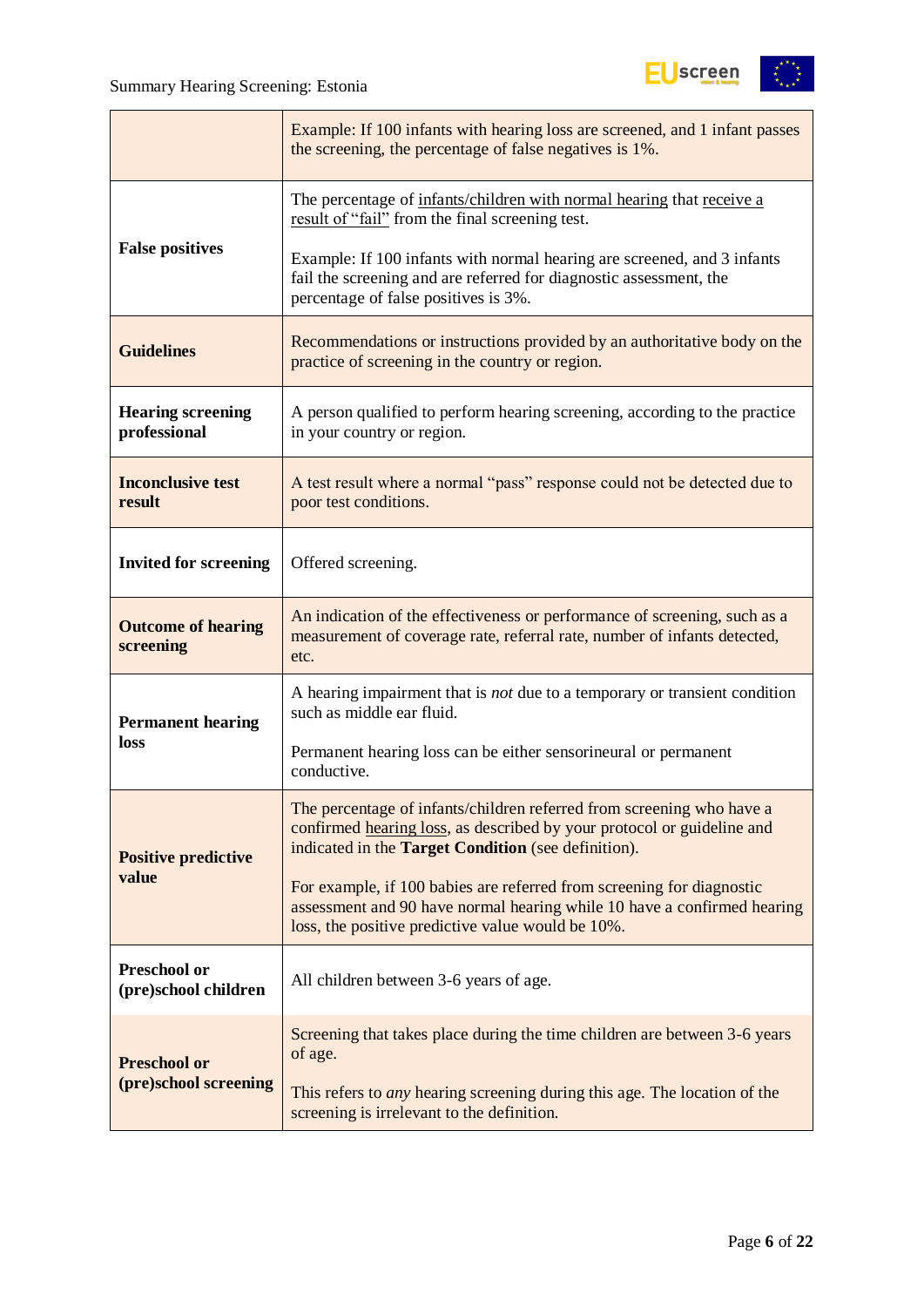$\overline{r}$ 



| <b>Prevalence</b>           | The number or percentage of individuals with a specific disease or<br>condition. Prevalence can either be expressed as a percentage, proportion,<br>or as the value per 1000 individuals within the same demographic.                                           |  |  |  |  |
|-----------------------------|-----------------------------------------------------------------------------------------------------------------------------------------------------------------------------------------------------------------------------------------------------------------|--|--|--|--|
| <b>Programme</b>            | An organized system for screening, which could be based nationally,<br>regionally or locally.                                                                                                                                                                   |  |  |  |  |
| <b>Protocol</b>             | Documented procedure or sequence for screening, which could include<br>which tests are performed, when tests are performed, procedures for<br>passing and referring, and so forth.                                                                              |  |  |  |  |
| <b>Quality assurance</b>    | A method for checking and ensuring that screening is functioning<br>adequately and meeting set goals and benchmarks.                                                                                                                                            |  |  |  |  |
| Referral criteria           | A pre-determined cut-off boundary for when an infant/child should be re-<br>tested or seen for a diagnostic assessment.                                                                                                                                         |  |  |  |  |
|                             | For example, referral criteria may be "no response" at 35 dB nHL.                                                                                                                                                                                               |  |  |  |  |
| <b>Risk babies / Babies</b> | All infants that are considered to be at-risk or have risk factors for hearing<br>loss according to the screening programme.                                                                                                                                    |  |  |  |  |
| at-risk                     | Two common risk factors are admission to the neonatal-intensive care unit<br>(NICU) or born prematurely. However, other risk factors for hearing loss<br>may also be indicated in the screening programme.                                                      |  |  |  |  |
|                             | The percentage of infants/children with hearing loss that are identified via<br>the screening program.                                                                                                                                                          |  |  |  |  |
| <b>Sensitivity</b>          | For example, if 100 babies with hearing loss are tested, and 98 of these<br>babies are referred for diagnostic assessment while 2 pass the screening,<br>the sensitivity is 98%.                                                                                |  |  |  |  |
|                             | The percentage of infants/children with normal hearing that pass the<br>screening.                                                                                                                                                                              |  |  |  |  |
| <b>Specificity</b>          | For example, if 100 babies with normal hearing are tested, and 10 of these<br>babies are referred for diagnostic assessment and 90 pass the screening, the<br>specificity is 90%.                                                                               |  |  |  |  |
| <b>Target condition</b>     | The hearing loss condition you are aiming to detect via your screening<br>programme. This includes:<br>The laterality of the condition, whether the program aims to detect<br>$\bullet$<br>both unilateral and bilateral hearing loss or just bilateral hearing |  |  |  |  |
|                             | loss.<br>The severity of the condition, whether the program aims to detect<br>$\bullet$<br>hearing $loss \ge 30$ dB HL, $\ge 35$ dB HL, $\ge 40$ dB HL or $\ge 45$ dB HL                                                                                        |  |  |  |  |
|                             | Infants who are <i>not</i> admitted into the NICU or born prematurely.                                                                                                                                                                                          |  |  |  |  |
| <b>Well, healthy babies</b> | Well, healthy babies may or may not have additional risk factors for<br>hearing loss, according to the procedures indicated in the specific<br>screening programme.                                                                                             |  |  |  |  |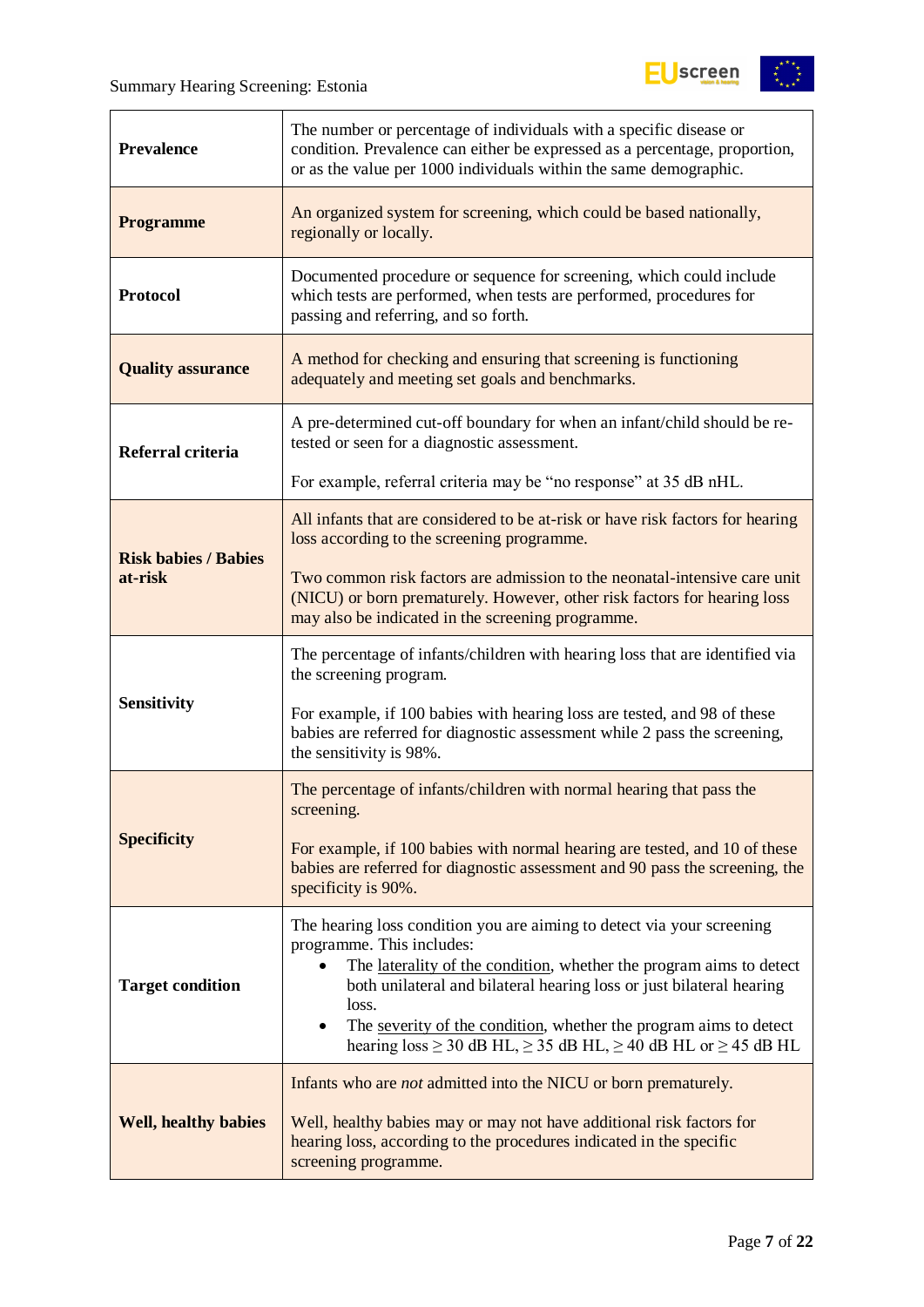Summary Hearing Screening: Estonia

## <span id="page-7-0"></span>**2. Abbreviations**

- ABR auditory brainstem response
- aABR automatic auditory brainstem response
- ANSD auditory neuropathy spectrum disorder
- ASSR auditory steady-state response
- CI cochlear implant
- CMV cytomegalovirus
- dB HL decibel hearing level
- dB nHL decibel normalized hearing level
- dB SNR decibel signal-to-noise ratio
- DPOAE distortion product otoacoustic emissions
- HA hearing aid
- NICU neonatal intensive care unit
- OAE otoacoustic emissions
- TEOAE transient-evoked otoacoustic emissions

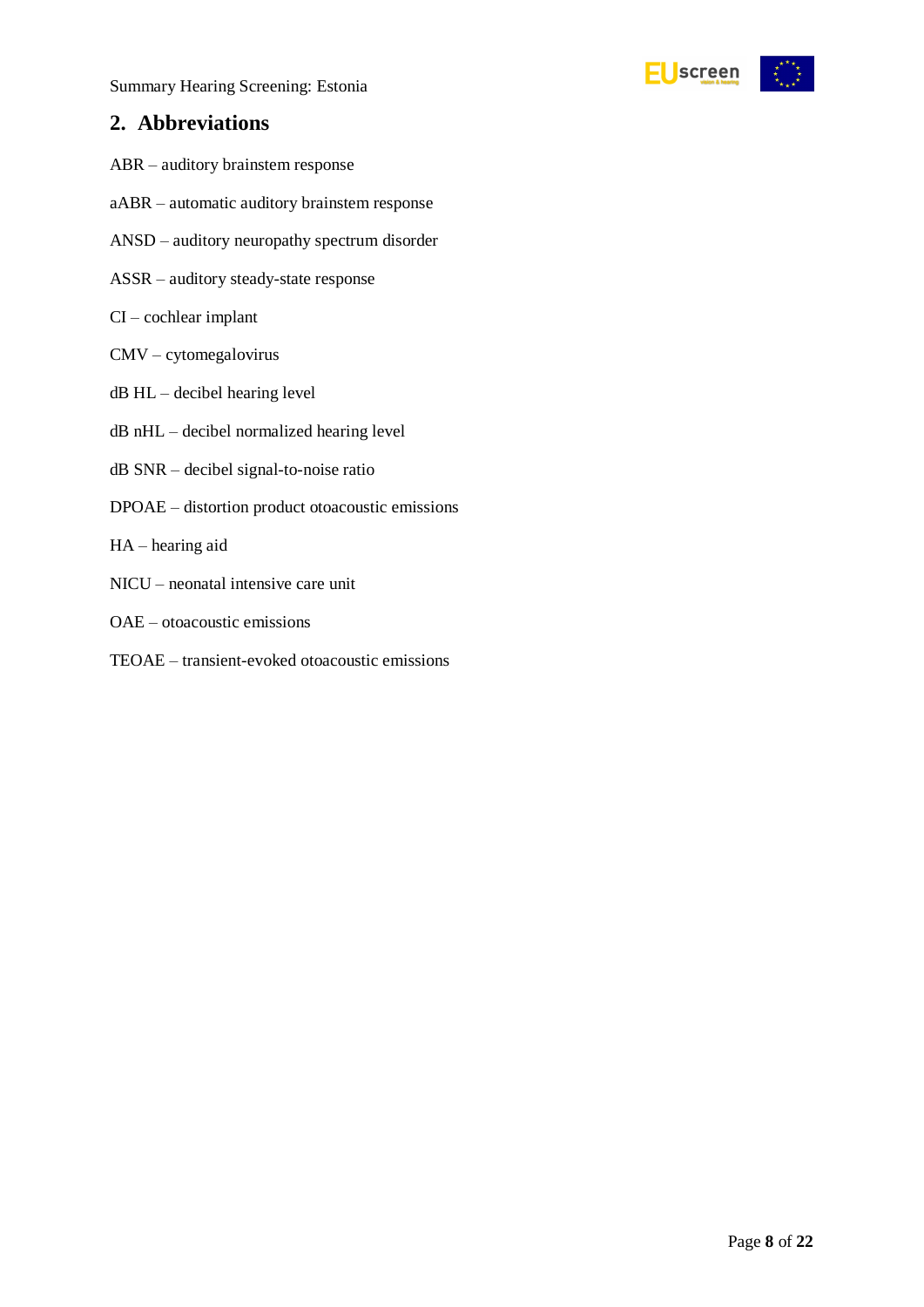

## <span id="page-8-0"></span>**3. Background**

In Estonia, hearing screening is performed nationally and also organized nationally. The following report contains information with regards to hearing screening across the entire country of Estonia.

#### <span id="page-8-1"></span>**3.1. General**

The country of Estonia has a total area of  $43\,432\ \mathrm{km^2}$  and a population of 1 315 635 as of January 2017 (Statistics Estonia, 2018). In Estonia, each birth is registered through the Estonian Birth Registry. The number of live births in Estonia in 2016 was either 13 861 as cited by the National Institute for Health Development Database (National Institute for Health Development, 2018) sourced from the Estonian Birth Registry, or 14 053 as cited by Statistics Estonia (2018).

The World Bank income classification categorizes Estonia as a high-income country (The World Bank, 2018). The gross domestic product (GDP) was  $\epsilon$ 16 035 per capita per year in 2016 (Statistics Estonia, 2018).

From the World Health Organization (WHO) Global Health Expenditure Database, health expenditure in Estonia in 2015 was 1 112 USD or €952 per capita (World Health Organization, 2018).

Infant mortality rate in the country of Estonia was 2.5 and 2.3 per live 1000 births in 2015 and 2016, respectively (National Institute for Health Development, 2018; United Nations Statistics Division, 2016)

#### <span id="page-8-2"></span>**3.2. Neonatal hearing screening**

In the country of Estonia, neonatal hearing screening is conducted universally, with all babies in the country having access to hearing screening, though screening is not obligatory for parents. The universal program for well and at-risk babies was first implemented in 2004, and by 2014, neonatal hearing screening was implemented across the country.

Neonatal hearing screening is now embedded in the Preventive Child Health Care screening system in combination with phenylketonuria (PKU) and congenital hypothyroidism (KsHT) screening. Prior to 2015, neonatal hearing screening was organized as an independent programme; however, since 2015, it became financed together as part of general maternity care. Screening is funded through Estonian Health Insurance Fund. which is the case for both at-risk and well-baby screening.

In Estonia, the same hearing screening protocol is followed across the country.

#### <span id="page-8-3"></span>**3.3. Preschool hearing screening**

In Estonia, there is no regulated preschool hearing screening programme. Family doctors perform a whisper test as part of general preventative testing when children are 6-8 years of age.

It is unknown when doctors began performing the whisper test as part of pre-school control testing; but this type of testing has been in effect since at least 2009. Hearing screening, as part of the general preventive programme, is funded by Estonian Health Insurance.

The whisper test is performed across the country.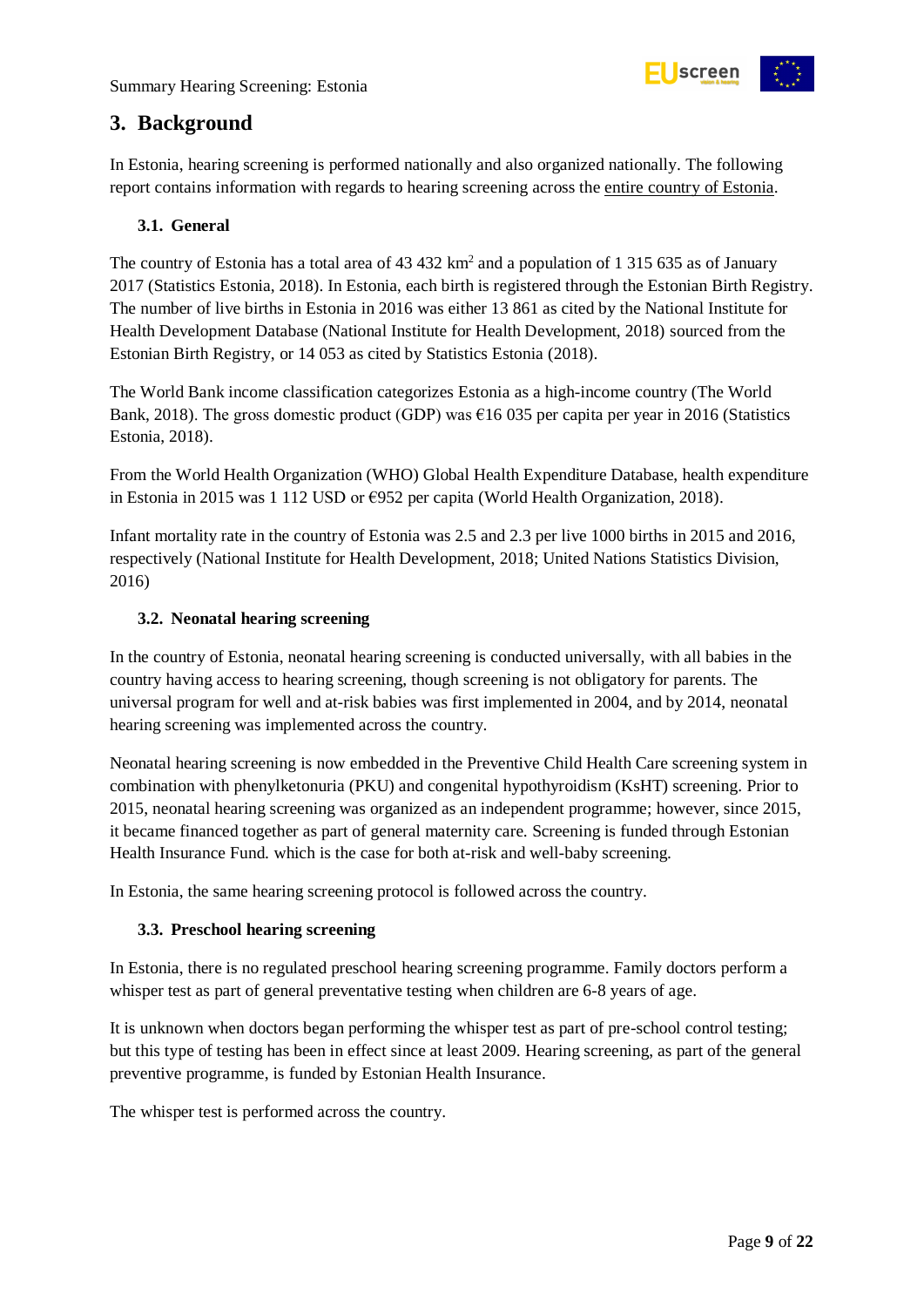

## <span id="page-9-0"></span>**4. Guidelines & Quality Control**

National guidelines and protocol for neonatal hearing screening were originally published together in 2008. (Kruustük & Luht, 2008).

The content of the original programme was decided on by a project steering group, in cooperation with the University of Manchester. The hearing screening programme was initially implemented by the Estonian Health Insurance Fund in collaboration with Tartu University Hospital. The Estonian Ear, Nose and Throat and Head and Neck Surgeons Society had initial responsibility in managing the programme with leadership from Katrin Kruustük and Liina Luht.

The protocols documented in the screening guidelines have not changed since implementation. However, since 2015, hearing screening has become embedded into the maternity/newborn medical services, and there are no future plans for revision of the programme.

Quality assurance of hearing screening programmes is not imposed by the government. Prior to 2015, hearing screening was managed independently by the Estonian Ear, Nose and Throat and Head and Neck Surgeons Society. During this period data were collected manually.

Since the integration of newborn hearing screening in general maternal and newborn care, quality assurance, data collection, and outcome monitoring are no longer performed. Data are collected on the medical claims made to the Estonian Health Insurance Fund. Because information is available regarding the number of claims filed, the number of infants screened can be estimated. Furthermore, the type of test performed and basic diagnosis by the International Statistical Classification of Diseases and Related Health Problems can be estimated. However, data regarding screening results and followup are not available.

Annual reports were available internally from 2004 to 2014: however, some data were missing during these reviews. An audit was published in 2013 with data reported from 2004 to 2012. Since 2014, annual reports are not available.

It is unknown whether research has been performed on hearing screening in Estonia apart from auditing prior to 2015. Research has not been performed since 2015.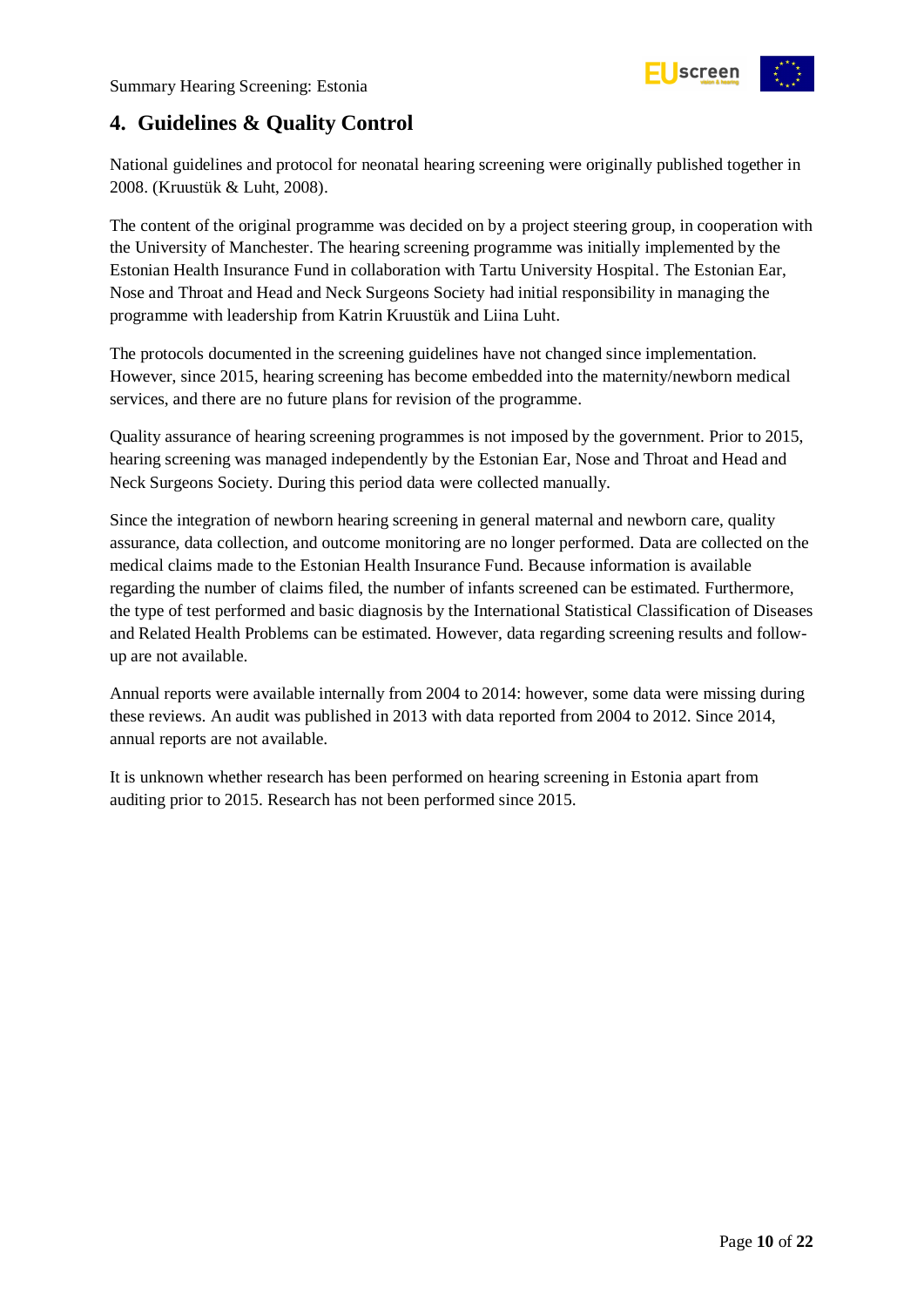

## <span id="page-10-0"></span>**5. Process: Screening, Diagnosis, Intervention**

#### <span id="page-10-1"></span>**5.1. Neonatal hearing screening**

Well-babies are screened in the maternity hospital, and at-risk babies are screened in the hospital, either in the maternity ward, NICU or outpatient centre. Well-baby families and families of infants atrisk are invited for screening directly in person when nurses take consent from the parents to perform screening. It is roughly estimated that 99.7% of births take place in the maternity hospital, where the average length of stay after delivery is 3 days. Only around 0.3% of births take place at home.

There are no set criteria for when hearing screening should be completed. The ultimate goal is the intervention is provided by 6 months of age, so the diagnostic assessment is ideally completed by 3 months and screening by 2-3 months of age.

The target condition for screening for well- and at-risk babies is bilateral or unilateral hearing loss of  $\geq$ 40 dB HL.

There are no data available on the percentage of infants considered to be at risk. At-risk infants are defined in protocol as those born prematurely and with birth weight <1500 g, hyperbilirubinemia, perinatal infections, bacterial meningitis, NICU admissions, craniofacial abnormalities, administration of ototoxic drugs, or family history of congenital hearing loss.

The prevalence of CMV or meningitis in Estonia is unknown.

Infants with various risk factors have unique schedules for screening and surveillance, depending on the specific risk factor presented. Infants at-risk undergo OAE and aABR screening similar to well infants without risk factors but are also followed-up at a later age according to a specific schedule.

#### <span id="page-10-2"></span>**5.2. Neonatal diagnostic assessment**

The diagnostic assessment tests performed after neonatal hearing screening referral is an ASSR. As indicated diagnostic testing should be performed by 3 months of age for well infants. There is no set benchmark age for diagnostic evaluation among all infants at risk, but for each risk factor, diagnostic follow-up and surveillance ages are independently indicated in protocol.

#### <span id="page-10-3"></span>**5.3. Preschool hearing screening**

The whisper test is performed in primary health care centres by family doctors. Families are invited to participate via a phone call by the doctor or nurse, or are otherwise informed by the schools to participate.

There is no target condition for the whisper test.

#### <span id="page-10-4"></span>**5.4. Intervention approach**

In Estonia, treatment options available include hearing aids, bone conductive devices, cochlear implants, FM-systems and CROS systems. The Estonian Health Insurance Fund has also financed auditory brainstem implants operated abroad. Infants are fitted with hearing aids from 6 months of age and cochlear implants from 12 months of age.

The official hearing aid fitting criteria as stipulated by the government in Estonia is a hearing loss of 30 dB HL, though no further information is provided by the government in terms of frequency or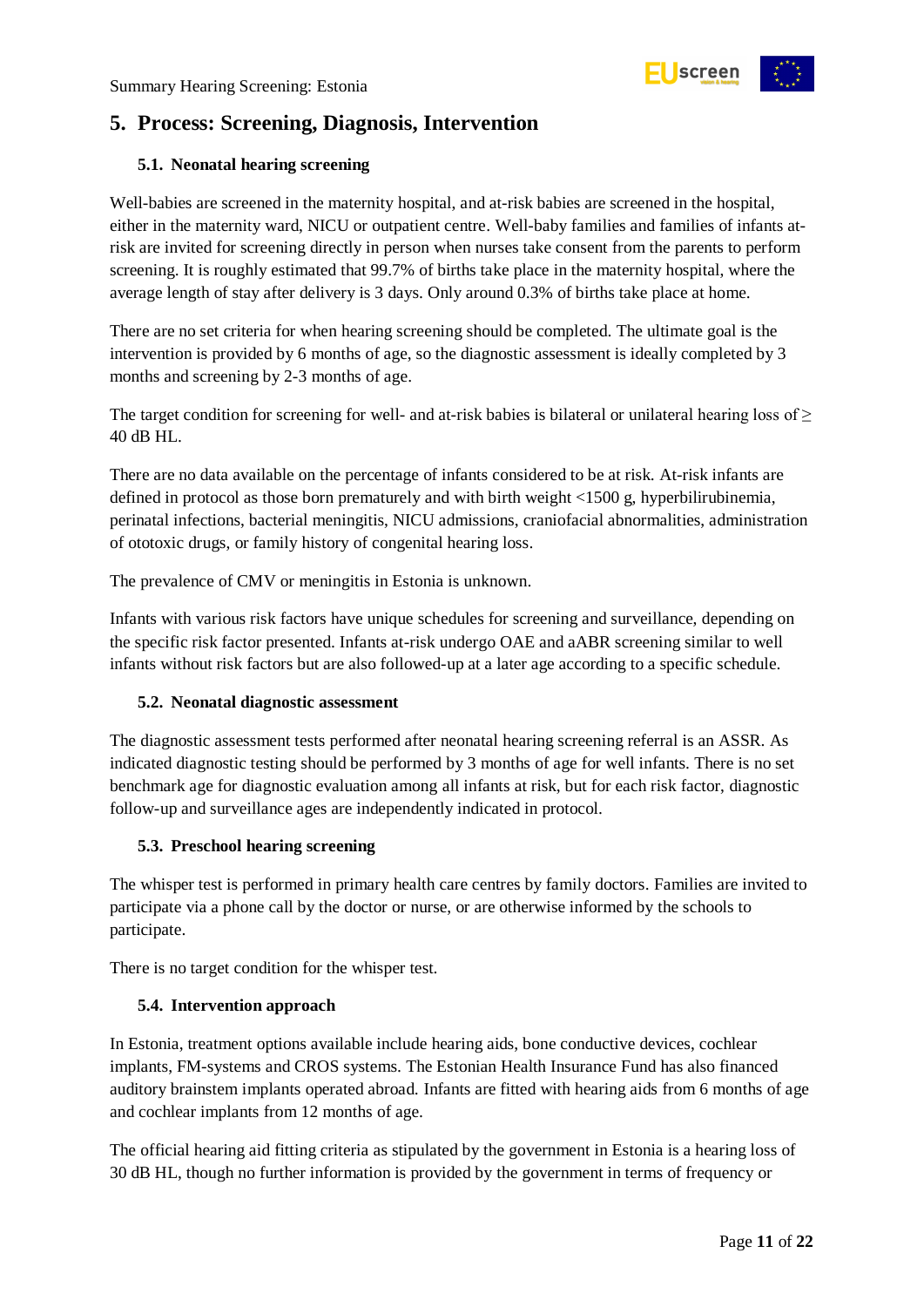



laterality. Professionals choose to fit unilateral hearing loss with amplification on a case-by-case basis, depending on the needs of the child.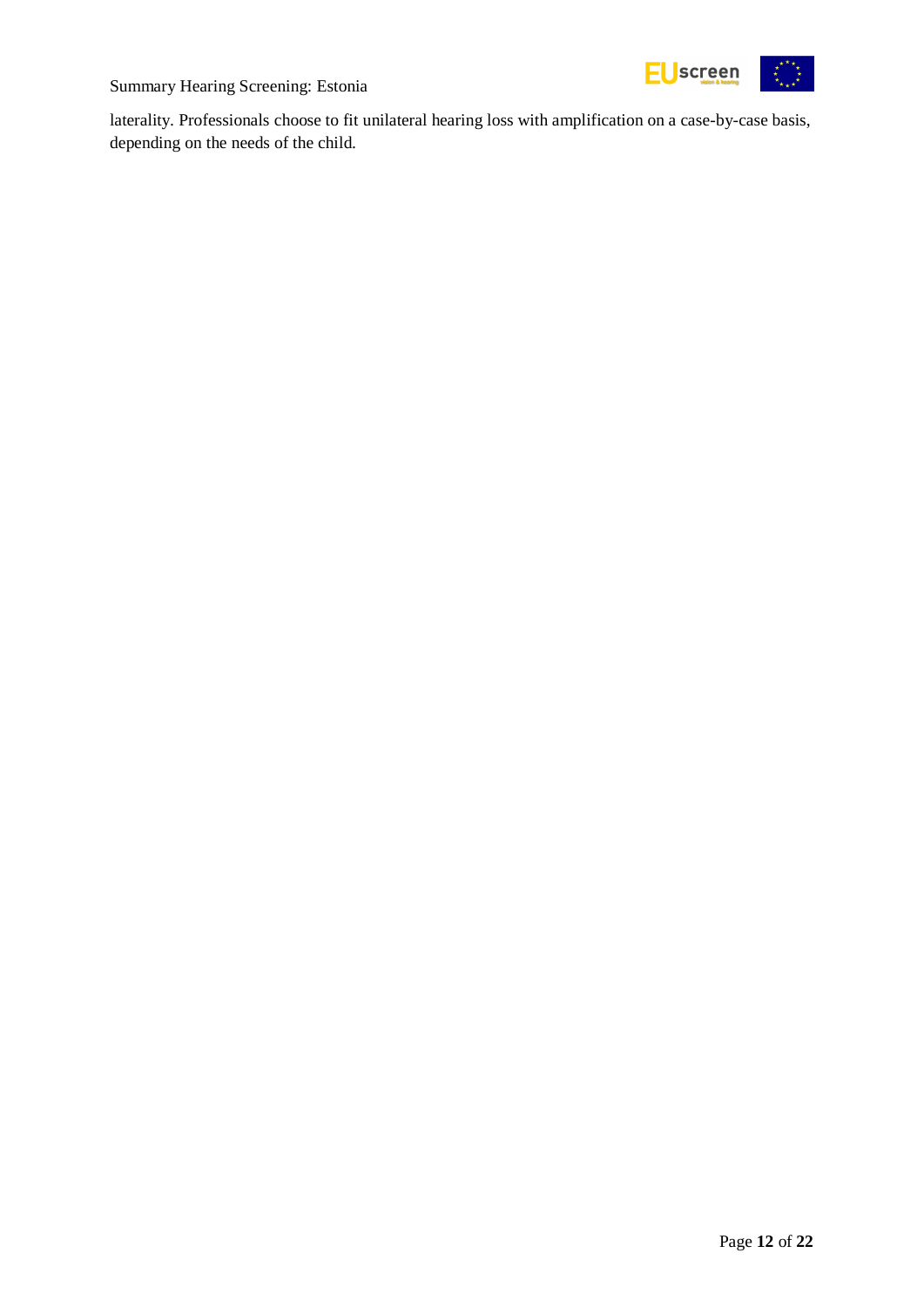

## <span id="page-12-0"></span>**6. Protocols**

Hearing screening protocols are described for neonatal hearing screening (well and at-risk) as well as for preschool hearing screening when applicable.

- The Test performed is the screening technique used
- The Age of the child is indicated in hours, days, months or years
- Referral criteria may be the lack of an OAE response at specified frequencies, a responsewaveform repeatability constant, the absence of an aABR response at a specified intensity, or an absent behavioural response at a specified intensity. Referral criteria may be defined within a protocol or limited based on the device used.
- The Device is the screening device used.
- Unilateral Referrals indicates whether children are referred if only one ear fails screening.
- The Location is where the screening takes place

#### <span id="page-12-1"></span>**6.1. Neonatal hearing screening (well)**

The neonatal hearing screening protocol in Estonia is described below. The protocol is 3 steps, including two OAEs and one aABR. However, there is some variability in the sequence of the OAE screens. Some hospitals may perform two OAEs with the first few days of birth before discharge from the maternity hospital. If the second OAE fails, a rescreen will occur at 2 weeks of age. Other hospitals will perform only one OAE before discharge and then rescreen at 2-4 weeks of age. The aABR takes place at 2-3 months of age before referral to diagnostic assessment.

|                  |               | <b>Referral</b> |                | <b>Unilateral</b> |                                                             |
|------------------|---------------|-----------------|----------------|-------------------|-------------------------------------------------------------|
| <b>Test</b>      | Age           | <b>Criteria</b> | <b>Device</b>  | Referrals?        | Location                                                    |
| $OAE1*$          | $24-72$ hours | 3 dB SNR at 3   | Interacoustics | Yes               | Maternity hospital                                          |
| OAE <sub>2</sub> | 2-4 weeks     | frequencies     |                | Yes               | Maternity hospital                                          |
| aABR             | 2-3 months    | $40$ dB nHL     |                | Yes               | Tartu University Clinic or<br>East Tallinn Central Hospital |

<span id="page-12-4"></span>**Table 1:** Screening process for well babies in Estonia (Kruustük & Luht, 2008).

\*OAE1 may be performed once or twice before discharge, depending on the hospital. Some hospitals will only perform OAE1 once before discharge, and rescreen 2-4 weeks later. Other hospitals will repeat OAE1 before discharge. If the infant still does not pass, they will rescreen 2 weeks later before referring for aABR at 2-3 months.

#### <span id="page-12-2"></span>**6.2. Neonatal hearing screening (at-risk)**

As indicted, screening at-risk infants follows the same protocol as well infants, with the exception that infants with risk factors that pass the screening are followed-up at a time that is specific to their risk indicator. For example, infants that are admitted into the NICU are re-examined at 8 months of age with OAE, ABR and VRA, then examined again at 18 and 36 months of age. Infants with a family history of hearing loss are re-tested with OAEs every 6 months from birth to age 18 months and once per year until age 7. A specific schedule is indicated independently for each risk indicator (Kruustük & Luht, 2008).

#### <span id="page-12-3"></span>**6.3. Preschool hearing screening**

<span id="page-12-5"></span>Table 2: Screening process for 6-8-year-old children in Estonia.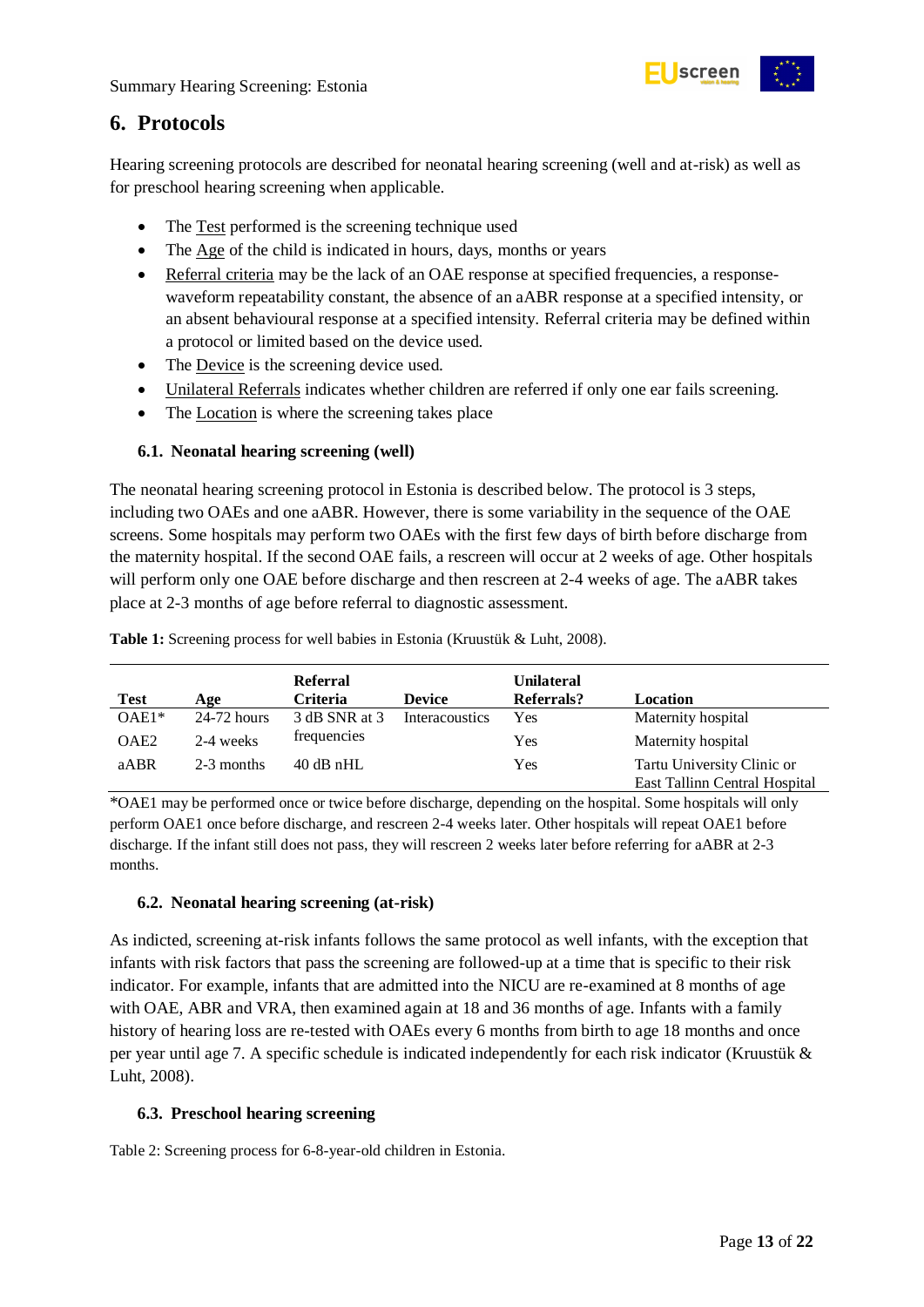



| Test         | Age       | Referral criteria             | Location                  |  |
|--------------|-----------|-------------------------------|---------------------------|--|
| Whisper test | 6-8 years | None (physician's discretion) | <b>Health Care Centre</b> |  |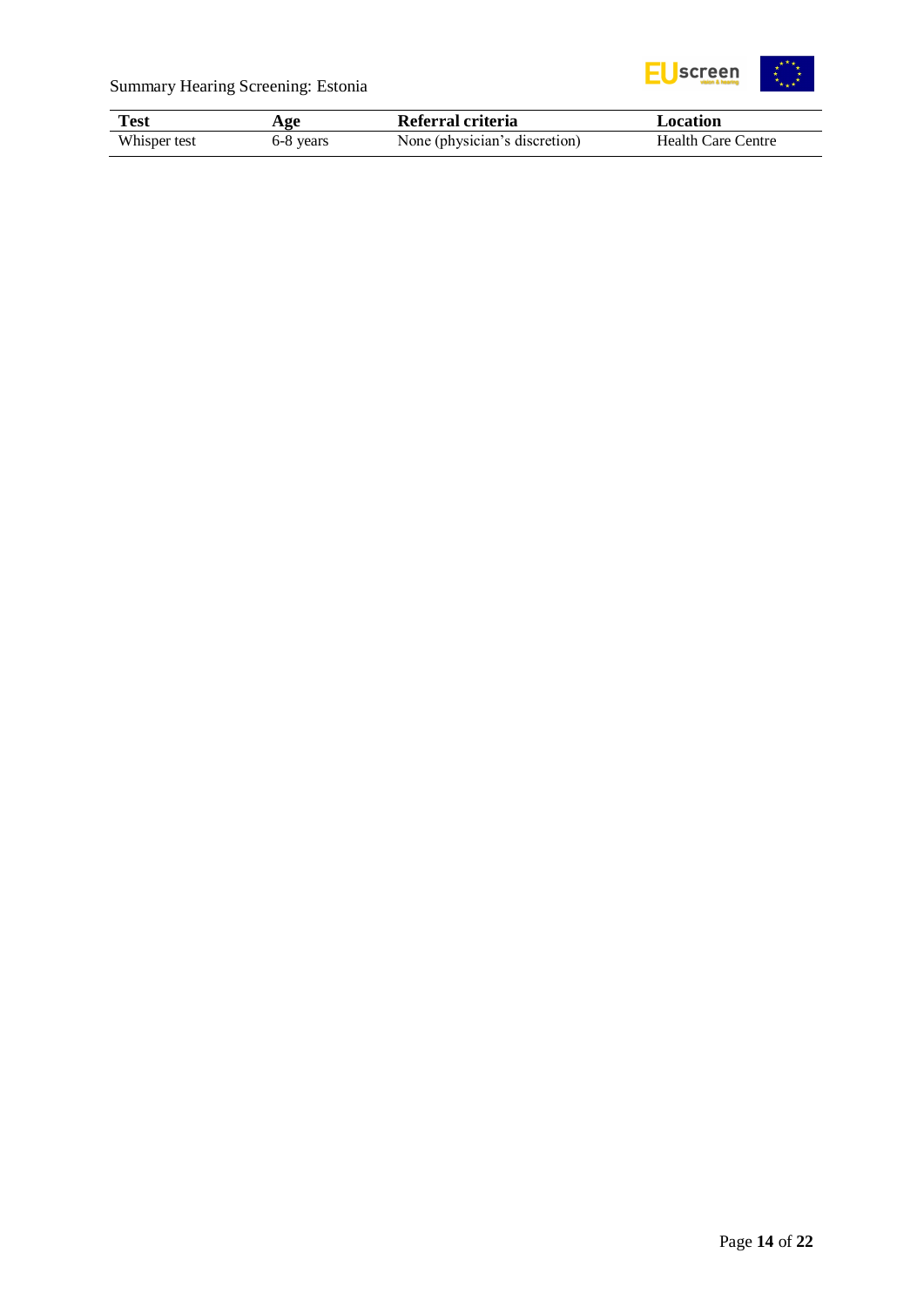Summary Hearing Screening: Estonia



### <span id="page-14-0"></span>**7. Professionals**

#### <span id="page-14-1"></span>**7.1. Neonatal hearing screening (well)**

Screening for well babies is performed by nurses and midwifes.

During the neonatal hearing screening programme prior to 2015, official training was provided and required for any nurse or midwives to perform neonatal hearing screening. Training involved both theoretical and practical components. The practical component included role playing and professional psychologists were involved in teaching how to deliver information to parents. Written course content was also provided to nurses and midwives who participated in the training. Official neonatal hearing screening training is no longer offered.

#### <span id="page-14-2"></span>**7.2. Neonatal hearing screening (at-risk)**

Screening for at-risk infants is performed by trained intensive care nurses. See section 7.1 for information on training.

#### <span id="page-14-3"></span>**7.3. Preschool hearing screening**

The whisper test is performed by family physicians.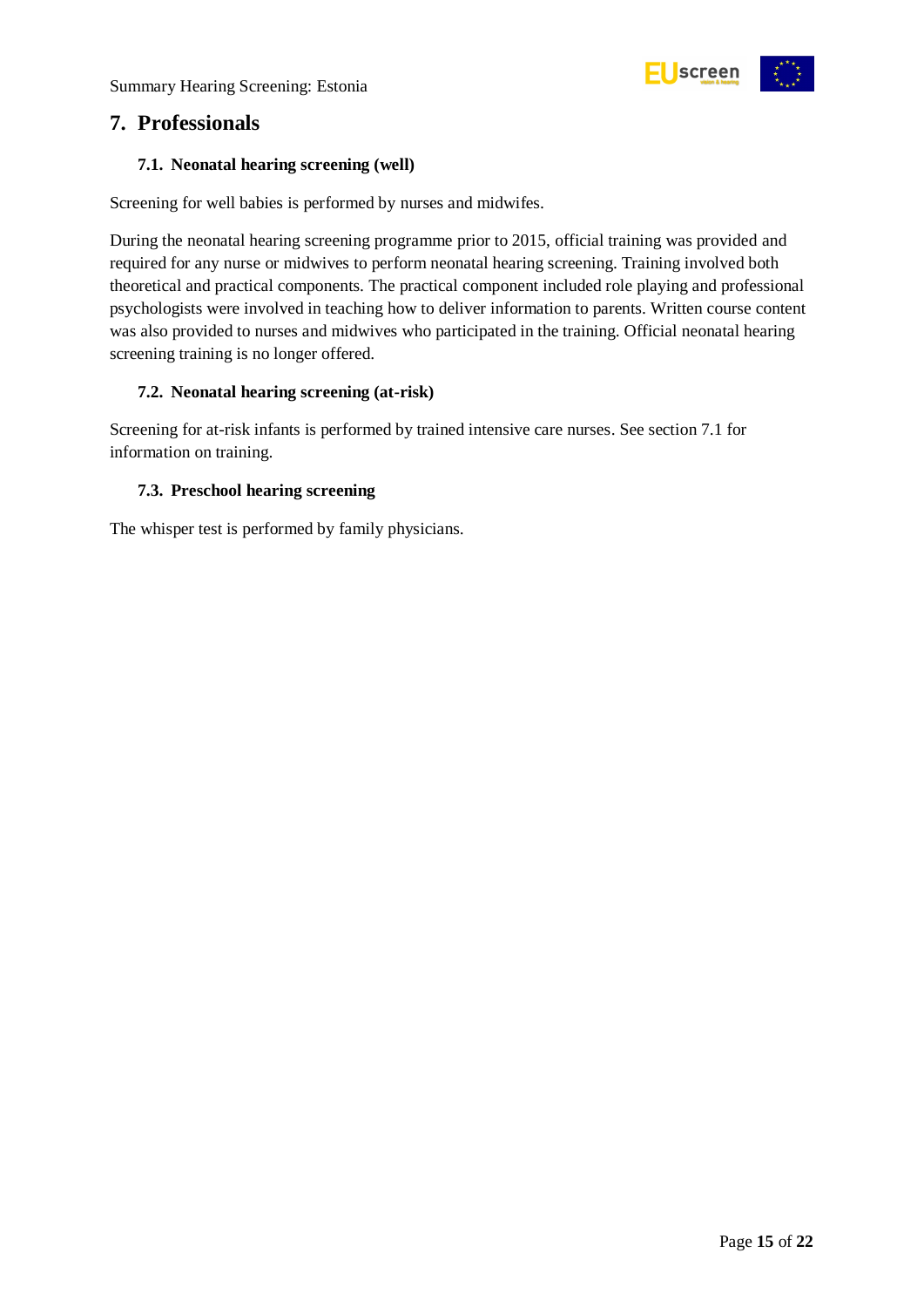

## <span id="page-15-0"></span>**8. Results: Neonatal Hearing Screening**

#### <span id="page-15-1"></span>**8.1. Coverage and attendance rates**

Calculated by the number medical claims filed to the Estonian Health Insurance Fund, a total of 8837 infants are estimated to have been screened in 2016. The number of live births registered in 2016 was 14 053, and therefore, the coverage rate in Estonia can be estimated to be 63% in 2016; however, this number is inexact. The count of 8837 infants is calculated by summing the number of claims made for OAE testing in a maternity hospital to the mother's ID. It cannot be directly assumed that this is the total number of infants screened.

As indicated, prior to 2015, neonatal hearing screening in Estonia was managed independently by the Estonian Ear, Nose and Throat and Head and Neck Surgeons Society. In 2013, an audit report showed that the coverage rate was 93, 91, and 98% for 2010, 2011, and 2012, respectively (Paat-Ahi, Laarmann, & Sikkut, 2013). At that point, one hospital in Estonia still did not have neonatal screening fully implemented. Furthermore, the number of infants screened that were born at home were not documented.

The number of infants that missed being *offered* screening is not specified, and therefore, attendance rate is not known. However, in the 2013 audit report, the number of refusals per year were recorded to be less than 5 cases per year (Paat-Ahi, Laarmann, & Sikkut, 2013). Data are not available since 2013.

The percentage of infants that attend OAE2 out of those that are referred from OAE1 is not available, nor is the percentage of infants that attend the aABR out of those that are referred from OAE2.

#### <span id="page-15-2"></span>**8.2. Referral rates**

Referral rates for each stage of the screening process are unavailable.

Based on data derived from codes filed in the Estonian Health Insurance Fund database in 2014, 6% of infants have a claim filed for "brain bioelectric potential. This could be the percentage of infants screened with aABR; however, it is not indicated whether these are only infants that are referred from screening or whether this figure also includes those infants who pass the screening but are followed-up for monitoring of delayed-onset hearing loss due to the presence of risk indicators. In these cases, aABR may also be performed. This claim may also be when an ASSR or neurological ABR is performed. Sometimes the same code is used for adults with non-organic hearing loss. Therefore, the percentage may be even lower.

Referral rate was also not indicated in the 2013 audit report, but instead false positive rates were published. These are presented below in section 8.6. and show an average rate of 5 to 7%, with variation from year to year and across maternity hospitals (Paat-Ahi, Laarmann, & Sikkut, 2013). It is not indicated at which stage in the screening process is applicable to false positive rate of 5-7% (i.e., OAE1, OAE2, or aABR). Therefore, an estimation of a final referral rate is not possible.

#### <span id="page-15-3"></span>**8.3. Diagnostic assessment attendance**

The compliance rate to diagnostic assessment is unknown.

#### <span id="page-15-4"></span>**8.4. Prevalence / Diagnosis**

The prevalence of permanent hearing loss among neonates in Estonia can be estimated in several ways. First, in the 2013 audit report, it was calculated that one case of hearing loss was be detected in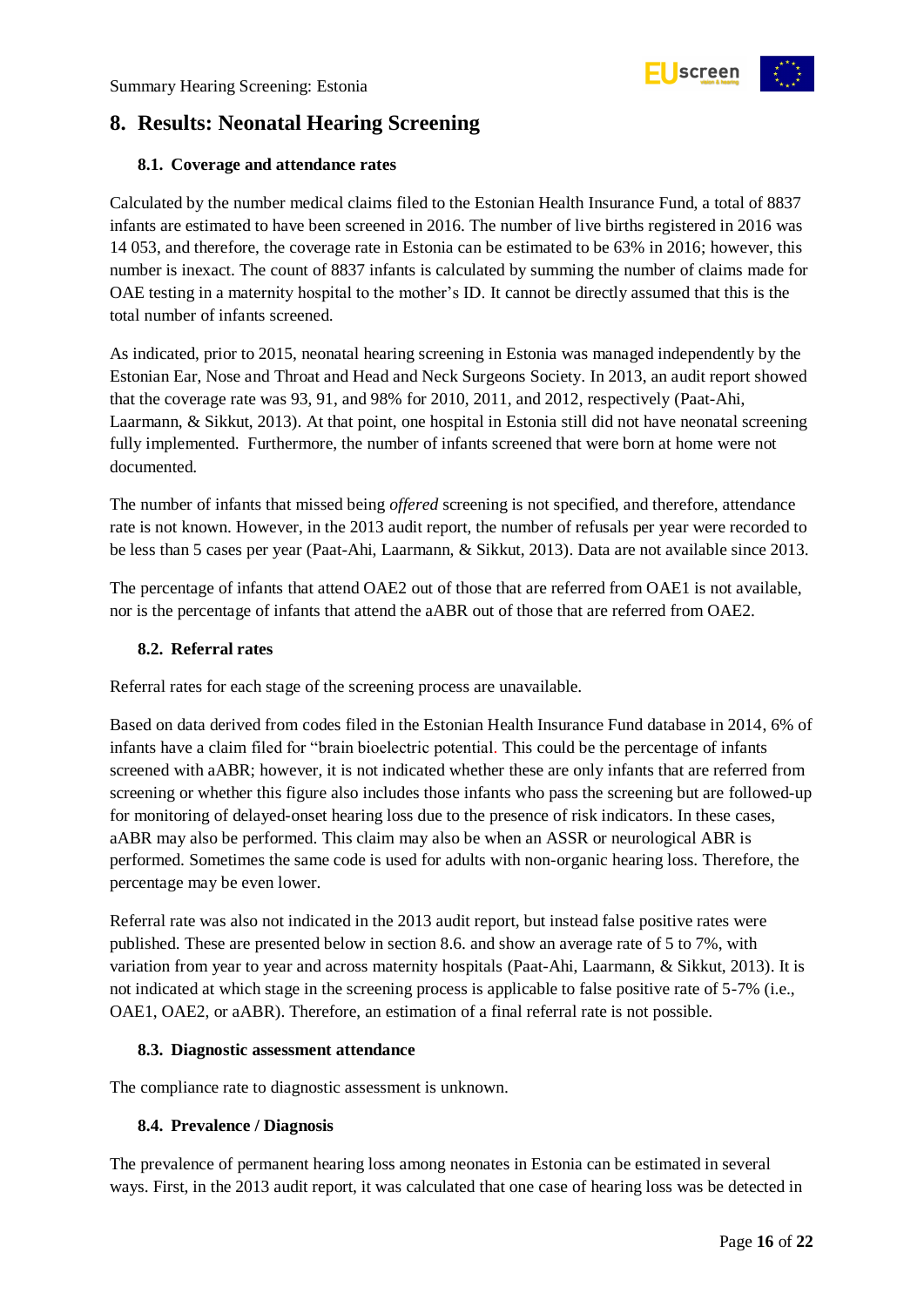

Summary Hearing Screening: Estonia

about 700 to 800 screened infants from the years 2008 to 2011 (Paat-Ahi, Sikkut, & Laarmann, 2014; Paat-Ahi, Laarmann, & Sikkut, 2013). This would amount to an overall prevalence rate of 1.25 to 1.43 per 1000 neonates.

Second, the Estonian Health Insurance Fund Database indicates that 12 infants were detected with bilateral sensorineural hearing loss in 2016. Out of a total screening coverage of 8837 infants, this would result in a calculated prevalence of 1.36 per 1000 neonates. The Estonian Health Insurance Fund Database also indicates that 3 children were detected with unilateral sensorineural or mixed hearing loss in 2016. Out of a total estimated screening coverage of 8837 infants, this would result in a prevalence of 0.34 per 1000 neonates. These figures are not exact, as they were calculated from insurance claims that cited a diagnosis code of bilateral sensorineural hearing loss, or unilateral sensorineural and mixed hearing loss.

Prevalence values of permanent childhood hearing loss in Estonia prior to the implementation of neonatal hearing screening are presented in [Table 3](#page-16-2) according to a study by Uus and Davis (2000). These data were collected among children ages 7 to 13.

<span id="page-16-2"></span>**Table 3:** Prevalence of permanent hearing loss among children in Estonia without being screened (Uus & Davis, 2000).

|                                            | <b>Bilateral</b> |              |              | Unilateral   |                 |
|--------------------------------------------|------------------|--------------|--------------|--------------|-----------------|
|                                            | $>$ 40 dB HL     | $>$ 70 dB HL | $>$ 95 dB HL | $>$ 40 dB HL | $\geq 80$ dB HL |
| Prevalence per 1000<br>(Uus & Davis, 2000) | -72              | 0.98         | 0.46         |              |                 |

Data on the prevalence of bilateral auditory neuropathy are unavailable in Estonia.

#### <span id="page-16-0"></span>**8.5. Treatment success**

In Estonia, it is unknown how many infants with neonatal hearing impairment are fitted with hearing aids per year. In the 2013 audit report, it is indicated that 4 children were implanted with cochlear implants each year from 2010 to 2012. More recent figures are not provided.

#### <span id="page-16-1"></span>**8.6. Screening evaluation**

Data are unavailable regarding screening evaluation in Estonia since the responsibility of management of the neonatal hearing screening programme was transferred. Prior to 2014, the false positive rate ranged from about 5 to 7% from 2008 to 2012, according to the 2013 audit report (Paat-Ahi, Laarmann, & Sikkut, 2013). In 2006 and 2007, the false positive rate was higher at around 9 to 9.5%. The 2013 audit report noted considerable variation between hospitals, ranging from 2% to 27% false positive rates (Paat-Ahi, Laarmann, & Sikkut, 2013).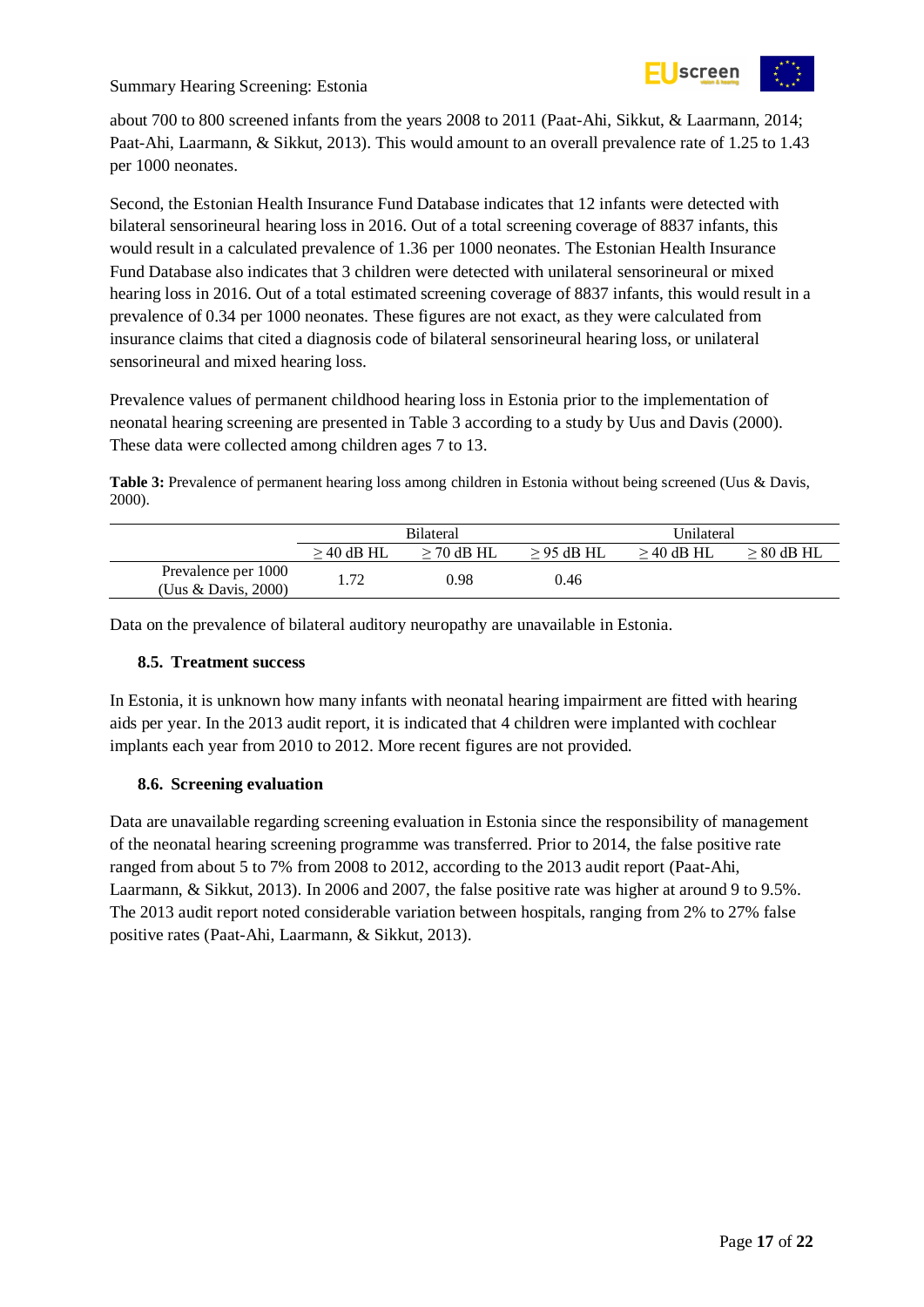

## <span id="page-17-0"></span>**9. Results: Preschool Hearing Screening**

#### <span id="page-17-1"></span>**9.1. Coverage and attendance rates**

In 2016, the Estonian Health Insurance Fund received claims for the general preventive testing of 16 313 children ages 6-8 years old. However, it is difficult to determine exact coverage across an age range. Furthermore, this figure is for general preventive testing within an age range, and not specifically for the whisper test that is generally performed prior to school entry.

#### <span id="page-17-2"></span>**9.2. Referral rates**

Data are unavailable.

#### <span id="page-17-3"></span>**9.3. Diagnostic assessment attendance**

Data are unavailable.

#### <span id="page-17-4"></span>**9.4. Screening evaluation**

Data are unavailable.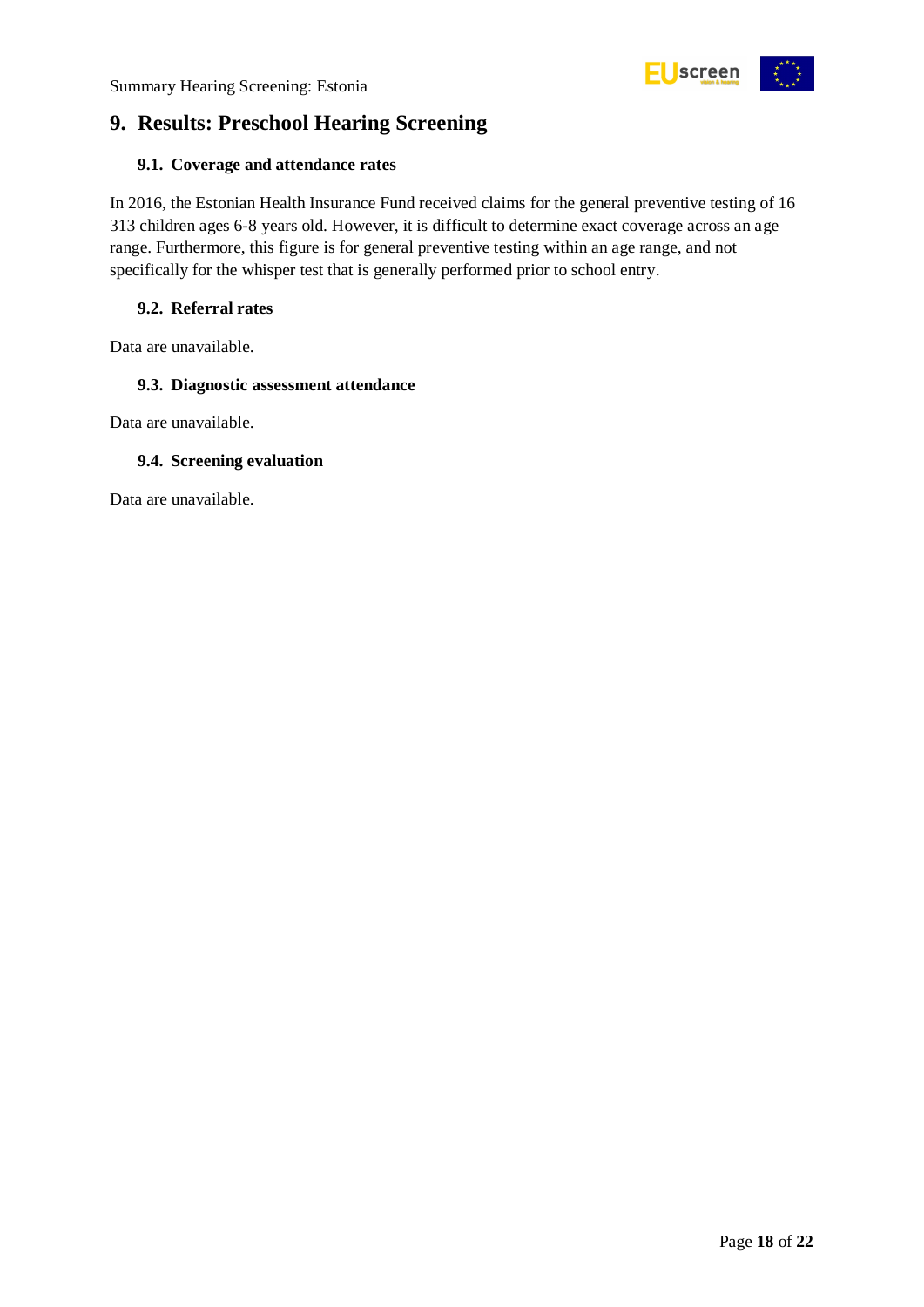

## <span id="page-18-0"></span>**10. Costs: Neonatal Hearing Screening**

Neonatal hearing screening in Estonia is free of charge for parents. There is no financial reward when parents attend hearing screening nor is there a penalty for non-attendance. Participation in screening is not obligatory.

There has not been a cost effectiveness analysis completed in Estonia; however, the 2013 audit included an economic analysis of the costs of screening and costs of detecting one hearing loss case (Paat-Ahi, Laarmann, & Sikkut, 2013). The audit highlights the issues relative to modeling costeffectiveness, namely that long-term effects of neonatal hearing screening are unknown and that a cost-effectiveness model requires high quality input data, such as screening participation, even detection, callback and forwarding rates, etc.

#### <span id="page-18-1"></span>**10.1. Screening costs**

In Estonia, the total cost of hearing screening is  $\epsilon$ 18.85 per child or  $\epsilon$ 216 105 annually. For at-risk infants, the total cost of screening is €10 243.57, which amounts to is €75.30 per child covering 136 infants. It is assumed these costs are separate; however, this is not explicitly stated in the database. These data are based on the number of services claimed in the Estonian Health Insurance Fund; however, the prices of these services are under continuous revision and elevation.

The 2013 audit indicates that the cost for detecting one hearing loss cases was  $\epsilon$ 16,063 in 2011. This figure ranged from  $\epsilon$ 10,820 to  $\epsilon$ 18,000 from 2007 to 2011 (Paat-Ahi, Laarmann, & Sikkut, 2013).

#### <span id="page-18-2"></span>**10.2. Equipment costs**

Information on equipment costs or associated costs to maintain equipment is unavailable.

#### <span id="page-18-3"></span>**10.3. Staff costs**

The salary of a nurse or midwife performing hearing screening is  $\epsilon$ 12 156 per year or  $\epsilon$ 6.03 per hour (National Agreement, 2017-04-01, *source unverified*). One factor that influences staff costs is the price of the outpatient visit, which becomes more expensive each year. It is roughly estimated that there are approximately 15 hearing screening professionals per 1 million people in Estonia. The cost of training hearing screening professionals is not indicated, as it is free of charge for the students.

#### <span id="page-18-4"></span>**10.4. Diagnostic costs**

The cost for a diagnostic assessment is as follows:  $\epsilon$ 9 for tympanometry,  $\epsilon$ 27 for play audiometry or VRA, €56 for ABR/ASSR, €11 for pure-tone audiometry, and €10 for speech-audiometry (*source unknown*).

#### <span id="page-18-5"></span>**10.5. Amplification costs**

In Estonia, all children are treated for hearing loss, except when children of deaf parents refuse cochlear implants.

The cost of each hearing aid is around  $6440$  to  $6490$ , each earmold costs  $642$ , and each specialist appointment for reprogramming costs around €56. Children in their first year of intervention typical require around 4-5 appointments per year. Earmolds may be replaced up to 3-4 times per year, depending on the age of the child. Older children require replacement 2-3 times per year.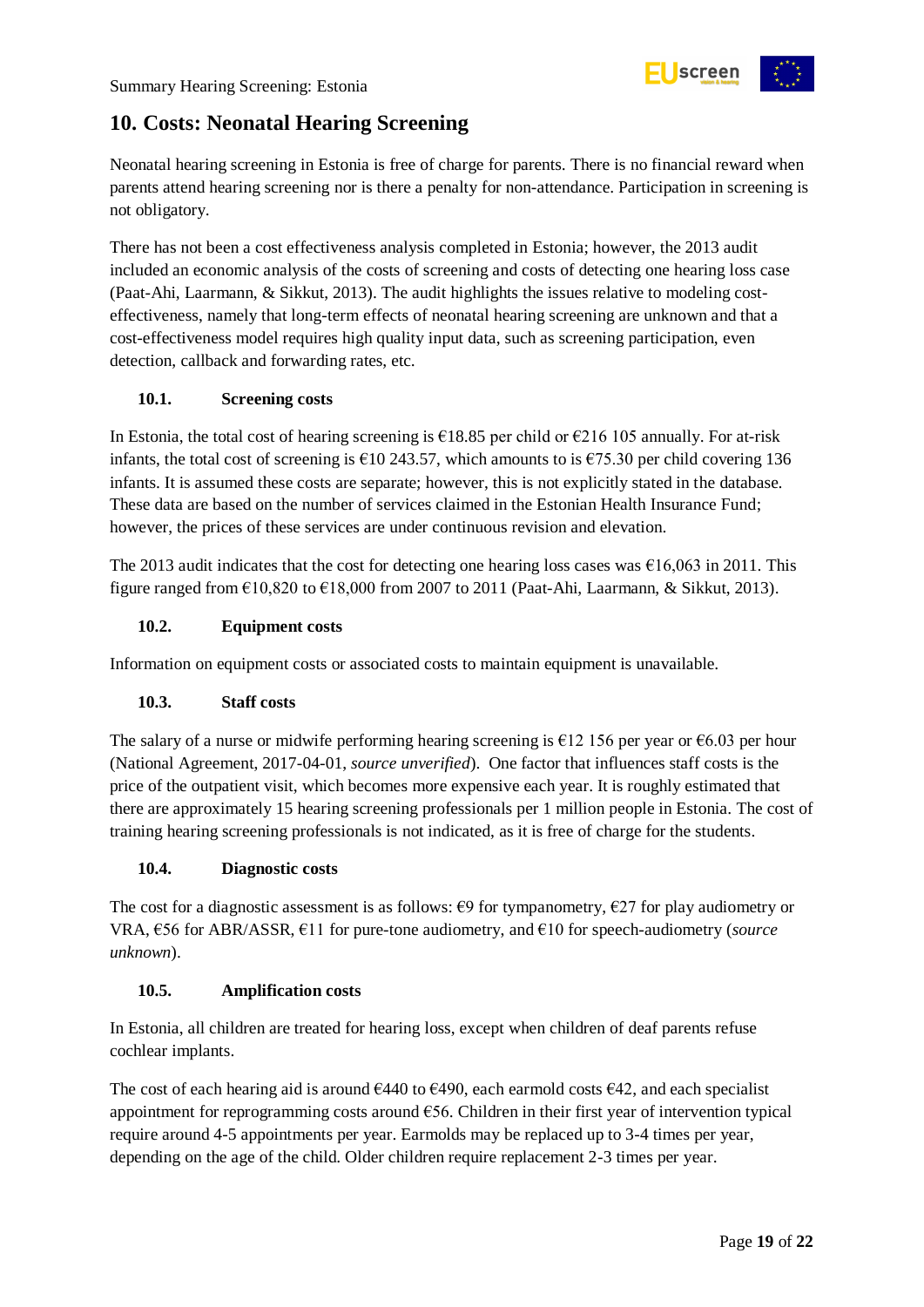



The initial cost of fitting a cochlear implant is  $E$  421 621, which includes both the implant and speechprocessor as well as the cost of the operation. The treatment costs for the first year of intervention is €6310, for the second year of intervention is €2932, for the third year of intervention is €1466 and every other year the cost is  $\epsilon$ 244. Intervention costs include only re-programming of the CI, and do not include diagnostic testing or speech-language therapy (*source unknown*).

#### <span id="page-19-0"></span>**10.6. Social costs**

In Estonia, there are 4 special education schools for the deaf, with a total of 79 children (ages 6-17) enrolled in the school. The cost per child in a special school for the deaf varies from school to school, ranging from €2985 to €8291 per student.

Special support is also available for children with hearing loss attending mainstream schools. The cost per child (including normal hearing) in a mainstream school is €3306, amounting to a total cost of €460 511 336 (*source unknown*).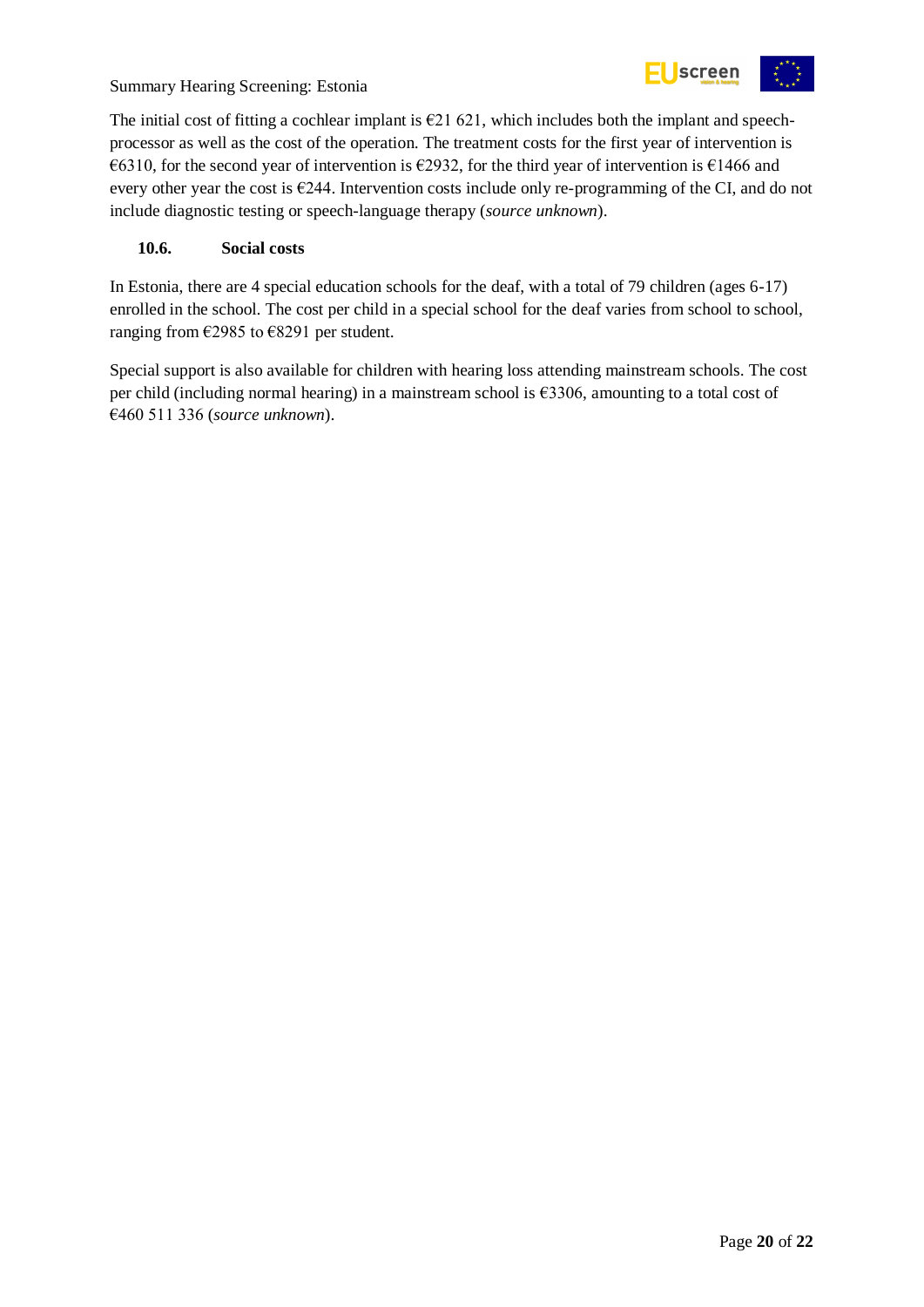

## <span id="page-20-0"></span>**11. Costs: Preschool Hearing Screening**

#### <span id="page-20-1"></span>**11.1. Screening costs**

The cost of the whisper test is embedded to the total costs for general preventive testing and cannot be indicated separately.

#### <span id="page-20-2"></span>**11.2. Equipment costs**

Information not indicated.

#### <span id="page-20-3"></span>**11.3. Staff costs**

Information not indicated.